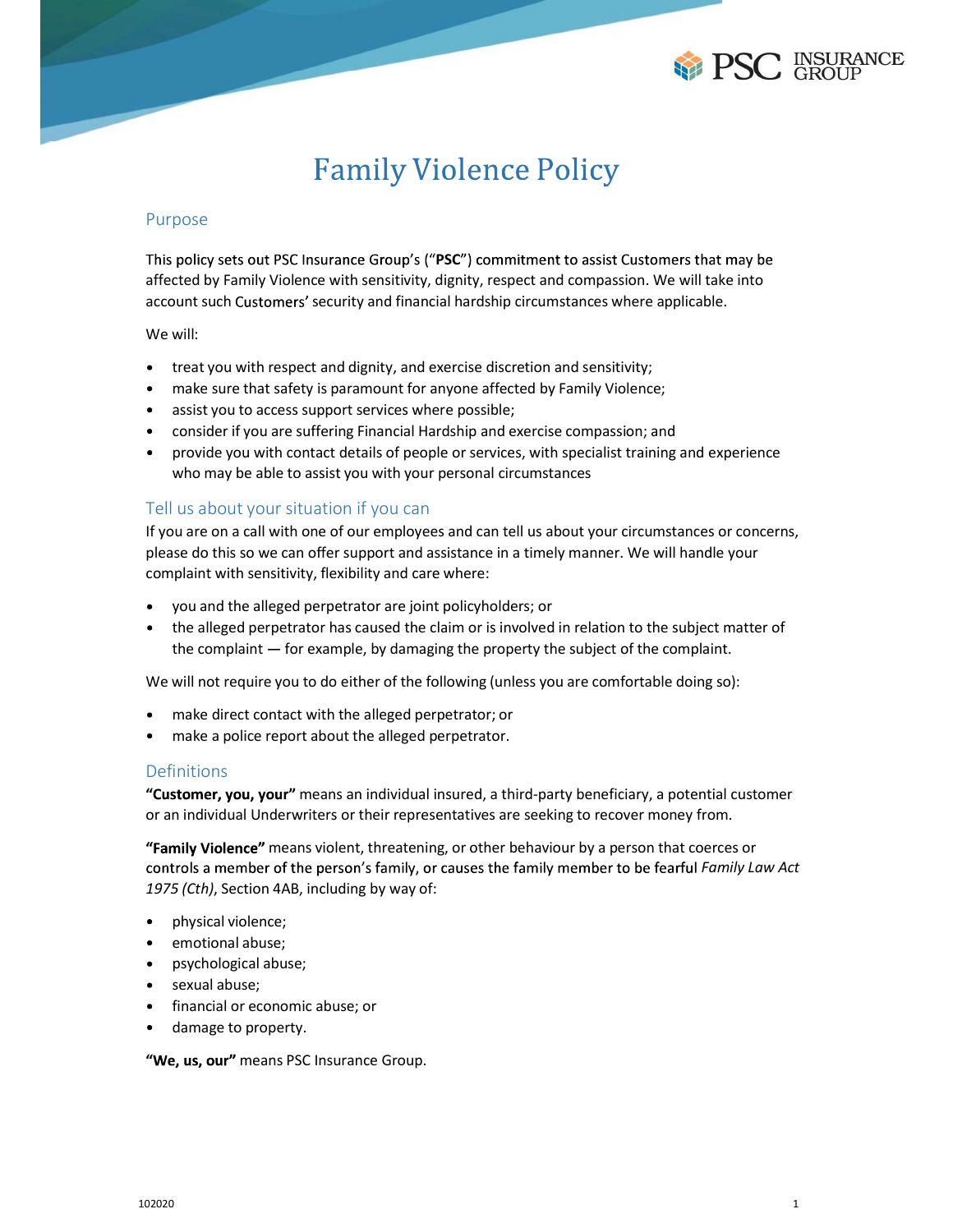

Awareness and Training<br>
PSC<br>
Awareness and Training<br>
PSC employees who are likely to have contact with retail customers (as applicable to their roles<br>
responsibilities) are provided with awareness training to understand an FREE THIS URBANCE<br>
Awareness and Training<br>
PSC employees who are likely to have contact with retail customers (as applicable to their roles and<br>
responsibilities) are provided with awareness training to understand and deci responsibilities) are provided with awareness training to understand and decide how to best support Experiences and Training<br>PSC employees who are likely to have contact with retail customers (as applicable to their roles and<br>responsibilities) are provided with awareness training to understand and decide how to best supp **EXECUTES:**<br>Awareness and Training<br>PSC employees who are likely to have contact with retail customers (as applicable to their roles and<br>responsibilities) are provided with awareness training to understand and decide how to **Example and Solution Solution**<br>
Awareness and Training<br>
PSC employees who are likely to have contact with retail customers (as applicable to their roles and<br>
responsibilities) are provided with awareness training to under **EXECT INSURATE ASSET ASSET ASSET ASSET ASSET ASSET AND THE SET AND THE SET AND THE SET AND THE SET AND THE SET AND THE SET AND THE SET AND THE SET AND THE SET AND THE SET AND THE SET AND THE SET AND THE SET AND THE SURVEY** Fracencess and Training<br>
remployees who are likely to have contact with retail customers (as applicable to their roles and<br>
consibilities) are provided with avareness training to understand and decide how to best support<br> **EXERVITY (SET ABOUT)**<br> **EXERVITY CONSUPSEANCE SET ASSET AND THE SET ASSET AND A SUPPOSE SET AND A SUPPOSE SET AND AN ONE SHOW ONE SHOW ONE SHOW ONE SHOW ONE SHOW ONE SHOW CONSUPPOSE SHOW**  $\alpha$  **per provide one support condi EXERVAL SET ASSET ASSET ASSET ASSET ASSET AND ASSET AND ASSET AND ASSET AND ASSET AND ANOTENT AND ASSET ASSET AND ANOTHER PROPRETOR IN A CONTINUITY INTERFERIAL CONTINUITY INTERFERIAL CULTURE THE PROPRETOR WIND ARE experie** Awareness and Training<br>
experiments and Training to understand and decide how to best support<br>
PSC employees who are likely to have contact with retail customers (as applicable to their roles and<br>
responsibilities) are pro

This policy complements this training and internal procedures to assist employees identify, support

- 
- 
- 
- protect private and confidential, and personal information of Customers affected by Family Violence;
- 
- engage with you with sensitivity, dignity, respect and compassion  $-$  this may include arranging additional support, for example referring you to people, or services, with specialist training and experience. responsibilities) are provided with awareness training to understand and decide how to best<br>customers who are experiencing vulnerability – including people affected by family violence.<br>This policy complements this training This policy complements this training and internal procedures to assist employees identity, support<br>and avoid harm to customers affected by family violence.<br>We provide appropriate training to all our Customer facing employ • understand if you may be vulnerable;<br>
• identify, support and avoid harm to Customers affected by Family Violence;<br>
• decide about how best, and to what extent, we can support you;<br>
• protect private and confidential, protect private and contidential, and personal information of Customers affected by Family<br>Violence;<br>take account of your needs or vulnerability, and<br>relages with you with sensitivity, dignity, respect and compassion — thi violence;<br>
• take account of your needs or vulnerability; and<br>
• engage with you with sensitivity, dignity, respect and compassion — this may include arranging<br>
editional support, for example referring you to people, or se • take account or your needs or vulnerability; and compession — this may include arranging<br>
• engage with you with sensitivity, dignity, respect and compassion — this may include arranging<br>
experience.<br>
We will review and

When we become aware that you may be in a Family Violence situation, we will make a record of this on our file with your agreement and try to minimise the need for you to make repeated

Our employees may ask you questions about your current situation to understand whether it is safe to continue with the call at that time. We will also discuss safe ways to communicate with you and enge with you with sensitivity, disperty, respect and compassion — this may include arranging<br>experience.<br>We will review and update our training as required.<br>Support and Assistance<br>Support and Assistance<br>switch we become a additional support, for example reterring you to people, or services, with specialist training and<br>experience.<br>port and Assistance<br>miniterive and update our training as required.<br>port and Assistance<br>mean we become aware th

- a) the name and contact number of a support person, if you've nominated one and given us your consent to speak with them. A support person may be a lawyer, consumer representative,
- 
- 
- 

- We will review and update our training as required.<br>
Support and Assistance<br>
When we become aware that you may be in a Family Violence situation, we will mak<br>
this on our file with your agreement and try to minimise the ne ensuring employees are aware of the procedures in place to deal with customers affected by family violence including the appropriate local referral pathways and contacts for support services;
- b) the salest and most suitable time and method to contact you or your support person; or<br>c) whether it is safe to leave phone messages, send e-mails or send documents via post.<br>d) If you prefer to only speak to an employe • training for relevant employees to help them be aware of the prevalence of family violence and to improve skills to hold careful and sensitive conversations with affected customers and to employees may ask you questions about your current situation to understand whether it is safe<br>ontriue with the call at that time. We will also discuss safe ways to communicate with you and<br>rot this on file. For example:<br>
t consider the consideration of considerations of considerations of considerations of considerations of the name and contact number of a support person, if you've nominated one and given us your consent to speak with them. A supportion and the mannel of a support person, if you've nominated one and given us your<br>consent to speak with them. A support person may be a lawyer, consumer representative,<br>coursellor, interpreter, relative or friend;<br>t
- sensitive claims handling processes in place for claimants affected by family violence including
-